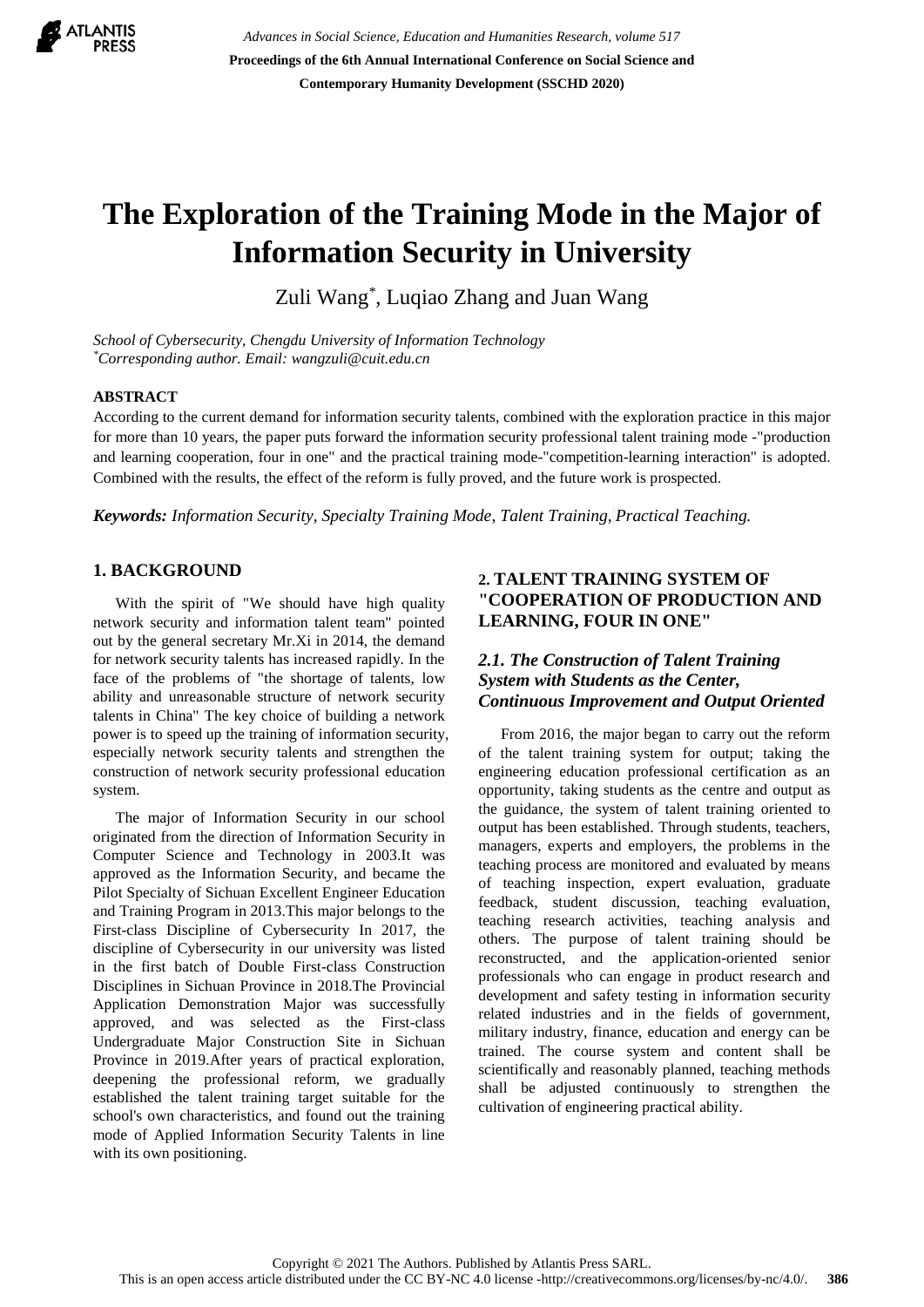# *2.2. Reconstruct the Curriculum Group Structure System in the Major of Information Security Based on the Concept of Engineering Education and the Requirements of "New Engineering" Training in Colleges and Universities*

Based on the concept of engineering education and the requirements of "New Engineering", we reconstruct the curriculum group structure system in the major of information security, carry out the integrated design of theoretical and practical curriculum groups, and systematically cultivate students the engineering awareness and engineering ability. The course system of engineering ability and innovation consciousness are established by curriculum platform and practice platform step-by-step. We will strengthen the reform of the curriculum, vigorously promote the construction of advanced information means of curriculum, and promote the construction of "golden course" in major based on the sharing of online and offline high-quality resources and the application of advanced teaching methods.

## *2.3. Establish the Practical Teaching System - "Four in One"*

Practical ability is the key in the major training. The specialty establishes the practical concept of production, learning and research cooperation, which is guided by enterprise demand, student-centred, in school tutor and enterprise tutor. Through joint well-known enterprises, establish practice sites outside the school, guide students to understand the frontier technology, contact with front-line engineers, close, broaden their horizons and thinking, and train network security talents with innovative thinking.

| ability                 | Practical                             | Practical                        | A team of                      |
|-------------------------|---------------------------------------|----------------------------------|--------------------------------|
|                         | teaching                              | platform                         | tutors                         |
| innovative<br>thinking  | graduation<br>practice and<br>project | industry<br>platform             | enterprise<br><b>Engineers</b> |
| innovation              | research and                          | professional                     | researchers                    |
| and practice            | competition                           | platform                         |                                |
| engineering<br>capacity | practical training                    | <b>CDIO</b> training<br>platform |                                |
| knowledge               | professionallab                       | experiment                       | teachers in                    |
| application             | openinglab                            | teaching resource                | school                         |
|                         |                                       |                                  |                                |

**Figure 1** Practical teaching system of production and learning coordination –"four in one"

The major also builds a integration of "experimental teaching, professional practice (practical training), scientific research training (scientific research feedback teaching), industrial practice" based on the course experiment of engineering basic course and professional basic course, taking the engineering practice course of information security as the training carrier of engineering practice ability, and by virtue of students innovation and entrepreneurship projects and discipline competition and other student practice activities. The "industrial practice" takes the whole process of project development as the main line to cultivate student's ability to solve complex engineering problems and scientific research innovation ability.

# *2.4. Strengthen the Construction of Professional Teaching Quality Assurance System*

### (1) Building teaching quality standard system

According to the school orientation and the general goal of talent training, on the base of process assessment, the major takes system in the course assessment with strong practicality and long duration, such as curriculum design, engineering practice, professional practice and graduation practice, and has issued a number of supporting rules and regulations and management methods, standardizing teaching management, and establishing the objectives, organization, guarantee, management. The teaching quality assurance and monitoring system composed of five parts of theory and evaluation feedback.

Taking the professional engineering certification as an opportunity, we establish a complete evaluation mechanism of the degree of graduation requirements and the achievement of training objectives. Requirements achieved by combination of subjective and objective.

The evaluation of the achievement of curriculum objectives covers the whole process of curriculum implementation, and the non-examination parts and the final test paper results form a comprehensive evaluation.

#### (2) Build quality assurance team

The major has established the leading organization, management organization, executive organization and supervision organization of teaching quality assurance system, and clarified their respective responsibilities. At the same time, a teaching management team with both specialized and combined and cooperative division of labor was established. The teaching supervision organization mainly composed of retired teachers was selected to achieve the full coverage of students; teaching information staff. The construction of teaching operation management team with perfect organization and clear responsibilities has realized the effective management of the whole process of talent training, and ensures the implementation of teaching management system in the teaching operation process. Through the collection and analysis of teaching operation status data, the effective monitoring and evaluation of the teaching quality assurance work results of this major are realized,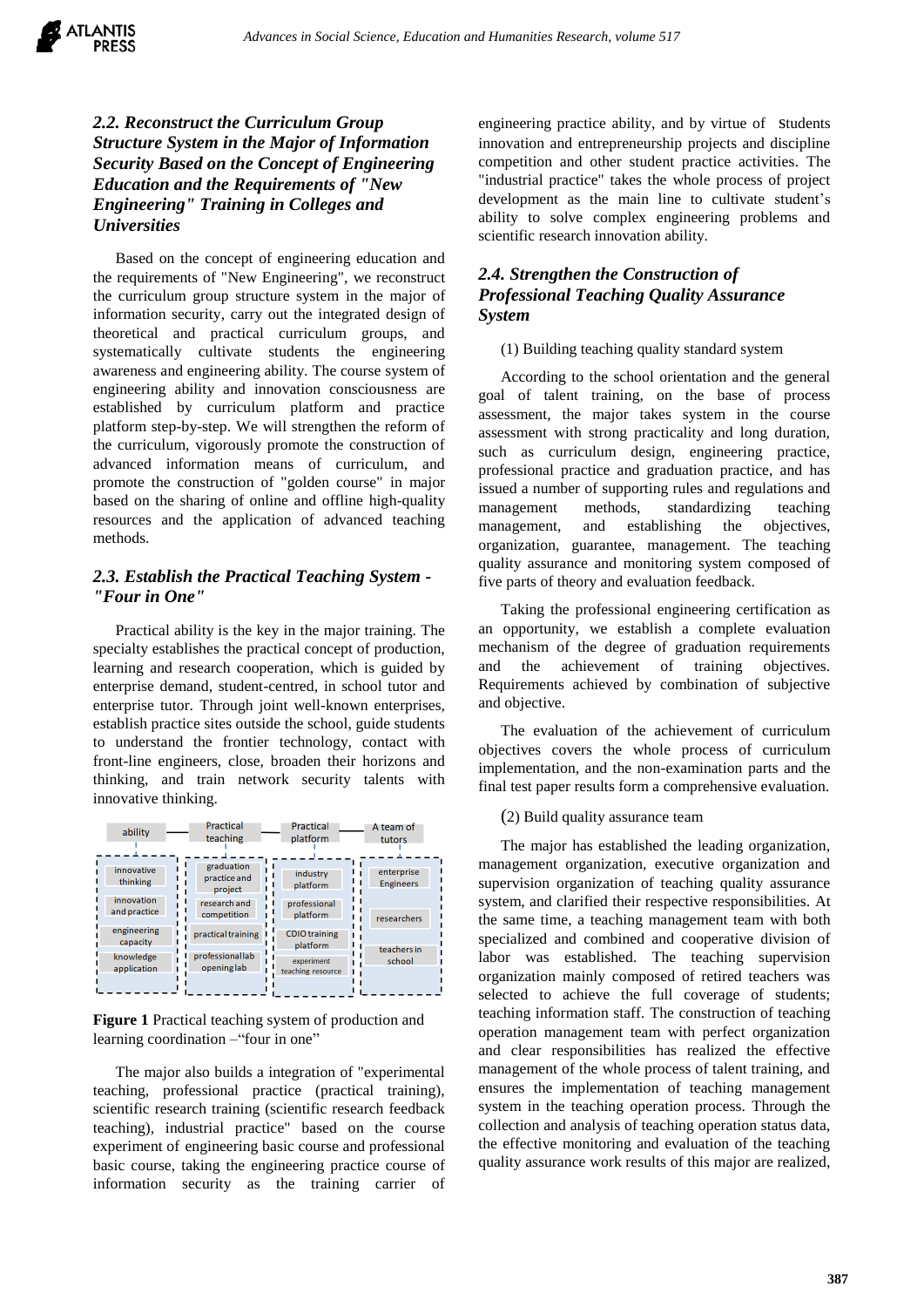which provides the basis for further improvement of management and quality improvement.

(3) Strengthen process monitoring and improve quality assurance mechanism

Experts from both inside and outside of the school were invited to analyse the training plan and resource conditions of the University, and then the comprehensive revision of the talent training plan was organized. Hold teaching work meetings regularly to strengthen daily teaching inspection and special inspection. Organize the mid-term teaching inspection, and carry out special inspection on the teaching work operation, teaching management, teaching style, teaching plan implementation, graduation thesis (design), curriculum examination, experimental training and other parts in each semester through self-inspection or evaluation, so as to realize the full coverage of the monitoring and evaluation of teaching operation process.



**Figure 2** Quality assurance mechanism

# **3. THE TRAINING MODE OF PRACTICAL ABILITY OF "COMPETITION-LEARNING INTERACTION"**

Since 2015, the professional teacher tutor system has been implemented. After students enter the school, they are equipped with professional guidance teachers. They will guide the questions, personal development planning, professional knowledge and application prospects, and the selection and implementation of engineering practice projects. With the support of professional teachers, professional students have successively established a number of famous student science and technology associations such as "syclover group", "Dodge safety group" and "contradiction laboratory". Encourage students to participate in various national, provincial and industry information security competitions and innovative and entrepreneurial projects for college students, "practice by competition" and "promote learning by competition". While strengthening students' practical ability, we should find the weak points in teaching through competitions, and constantly improve and promote teaching.

#### **4. RESULTS**

Since the comprehensive reform of specialty, good results have been achieved.

(1) In recent years, we have won 4 provincial teaching achievement awards in teaching reform, 20 projects have been set up for teaching reform at provincial and ministerial level, 5 excellent courses at school level have been built, 32 teachers have received teaching awards at all levels, and more than 20 teaching reform papers have been published.

(2) In terms of teaching conditions and practice platform construction, we have established more than 20 training practice bases outside the school, including 360 enterprises, China network safety company, Beijing Xipu Sunshine Technology Co. Ltd., and formed the information security laboratory (basic course practice of information security), innovation laboratory (innovation ability practice based on competition and big innovation projects), in school / outside school practice base (the practice of information security and integrity engineering ability in cooperation with enterprises) is a progressive platform for innovation practice training.

(3) Student studies:

(3.1) Have a number of well-known student science and technology associations in China. In the past three years, students have won 22 projects of innovation and entrepreneurship training programs for college students at or above the provincial level (8 at the national level and 14 at the provincial level), published 33 academic papers, and won more than 50 awards in information security competitions, with nearly 200 winners.

(3.2) The enrolment rate of graduates has increased year by year, mainly including the well-known universities such as University of Electronic Science and Technology of China and Sichuan University.

(3.3) The employment rate of graduates have steadily increased. The employment rate of graduates is about 90%.

(3.4) The experimental class in the major of Information Security has been set up for more than 10 years, and has trained nearly 500 graduates for the security department, public security and major security companies, and 100% of them have achieved counterpart employment, and have been widely praised by employers.

(4) Through a research company, the objective survey and evaluation of 2020 graduates of the major have been conducted. According to the survey results, the employment professional relevance of 2020 graduates is 92.98%.The students satisfaction with teaching is higher than 95% for three consecutive years, the annual income of graduates is 89000 yuan, and the recommendation degree of alumni is 100%.After